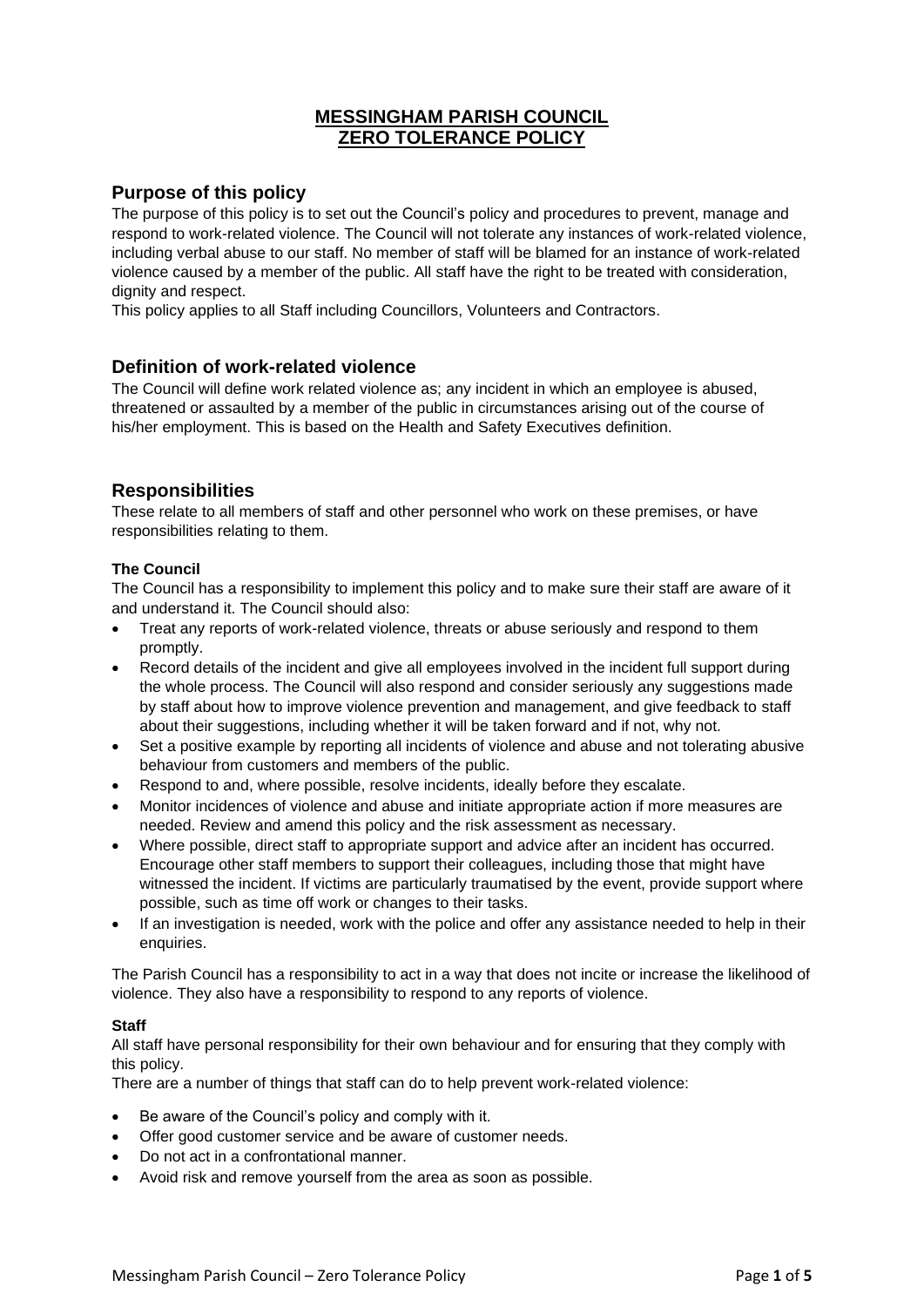- Recognise the potential for work-related violence and take action to resolve it early on.
- Don't accept instances of work-related violence directed towards you or others. Staff should report any instances of violence, threats or abuse, including any details about when it happened, who was involved and any relevant circumstances that may have contributed to the incident. All incidents must be reported in the incident book in the Clerk's office as they occur.
- Be supportive of colleagues who are victims or have witnessed work-related violence.
- Suggest additional measures to managers which might help to prevent and manage work-related violence.

Staff have a responsibility to act in a way that does not incite or increase the likelihood of violence. Any staff member found to be encouraging or inciting violence may be subject to disciplinary action.

#### **Risk assessments**

The risk assessments for work-related violence are kept in the Clerk's office. The risk assessments will be reviewed annually in line with the Councils risk assessment policy, unless an increase in the number of incidents suggests the assessment should be reviewed more frequently. The risks will be assessed by talking to staff, reviewing the incident book and considering the work environment and job design. If members of staff believe a risk factor has not been covered by the assessment or have ideas on further prevention measures, they should discuss these with the Clerk. The contents of the risk assessment will be communicated to all staff and appropriate training will be given.

#### **Prevention and management measures**

The Council will implement suitable and sufficient prevention and management measures as highlighted in the risk assessment and violent confrontation guidelines.

### **Specific and relevant policies**

All staff should be aware of the Councils specific risk assessment relevant to the appropriate position, Violent confrontation policy and Zero Tolerance policy.

### **Actions following an incident**

If a staff member is being abused, threatened or attacked, they should approach the Council for help. The Council should respond to the situation by talking to the perpetrator, explaining that their behaviour is not acceptable and try to resolve the problem.

Medical assistance should be provided immediately where required.

The police should be informed of a serious incident involving physical attack or serious cases of threatening or verbal abuse. Police should also be informed of persistent cases of violence, threats and abuse

All incidents should be recorded in the incident book / completion of violent incident report form as soon as possible after the incident.

The Chairman of the Parish Council and the Chairman of the Personnel committee should be informed.

The Council should provide support to victims of violence, threats or abuse through appropriate training and where needed, allowing time off work for individuals to recover.

#### **Review dates**

This policy should be reviewed yearly when all other policies are reviewed, or if regular or serious incidents arise that suggest it needs to be revisited.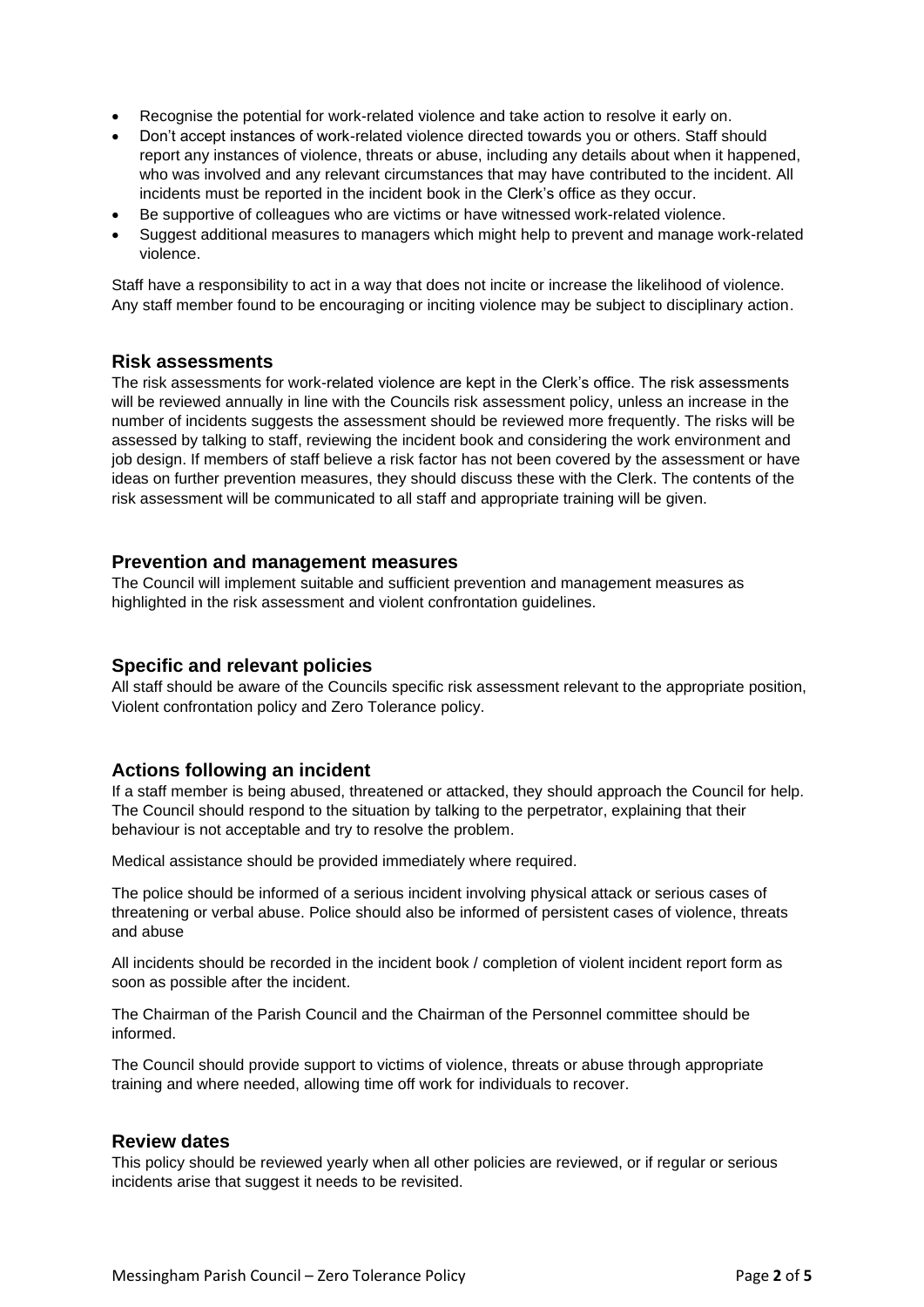# **Reporting and recording systems**

Staff have a responsibility to report incidences of work-related violence, including threats and verbal abuse, to the Council. All incidents, including physical attacks, serious or persistent threats and verbal abuse, will be recorded in the incident book in the Clerk's office. This asks for details of when the incident occurred, who was involved, descriptions of the perpetrator and any relevant circumstances that may have contributed to the incident.

If the Council notices an increase in reports, several reports within a short period or reports about the same perpetrator, the Council should ask staff for more information and take action. The action may include contacting the police about a persistent offender, reviewing the risk assessment and considering further prevention measures, or increased vigilance by the Council or staff to prevent a more serious incident occurring.

Adopted by Messingham Parish Council on: 21 June 2021 Minute:1591 37b Last Reviewed: 13 June 2022 Next Review: May 2023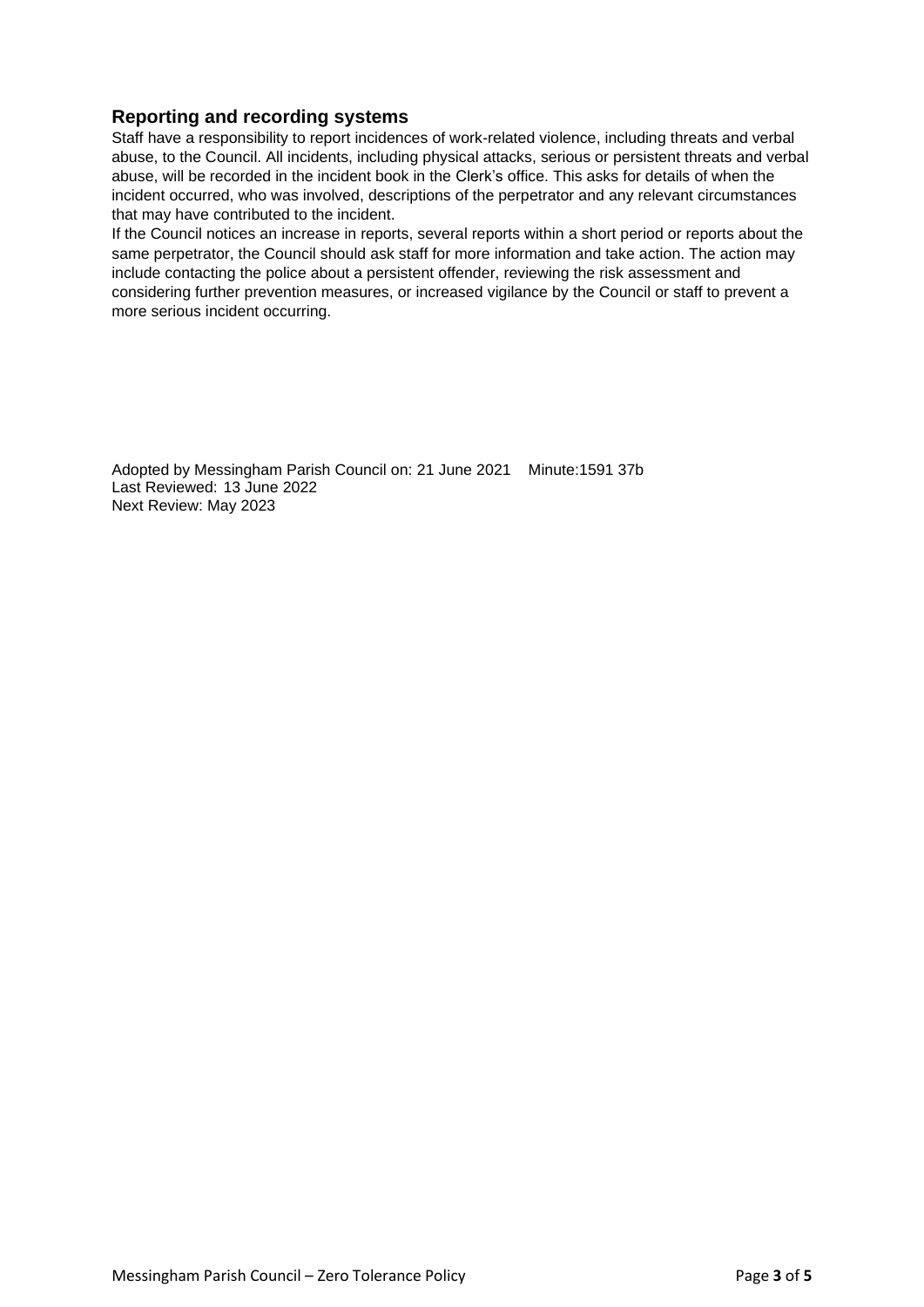# **Violent Incident & Challenging Behaviour Report Form**

| Date and time of report    |  |
|----------------------------|--|
|                            |  |
| Date and time of incident  |  |
|                            |  |
| Person report and position |  |

# **Details of Incident**

| Details of person(s) involved: (include age, sex, position)                                                                                                                               |
|-------------------------------------------------------------------------------------------------------------------------------------------------------------------------------------------|
| Activity/task at time of incident:                                                                                                                                                        |
| Type of incident: (physical injury, verbal abuse, sexual/racial abuse, threatening behaviour,<br>damage to personal/other property)                                                       |
| Location of incident: (attach a sketch if possible)                                                                                                                                       |
| Outcome: (assailant apprehended, police called / Crime No., medical assistance required, first aid<br>treatment required, lost time, emotional shock or distress, legal action initiated) |
| Relevant events which preceded the incident and possible contributing factors:                                                                                                            |
| Details of witnesses: (name and address, attach a signed statement if possible)                                                                                                           |
| Other relevant information: (include possible preventative/remedial actions)                                                                                                              |